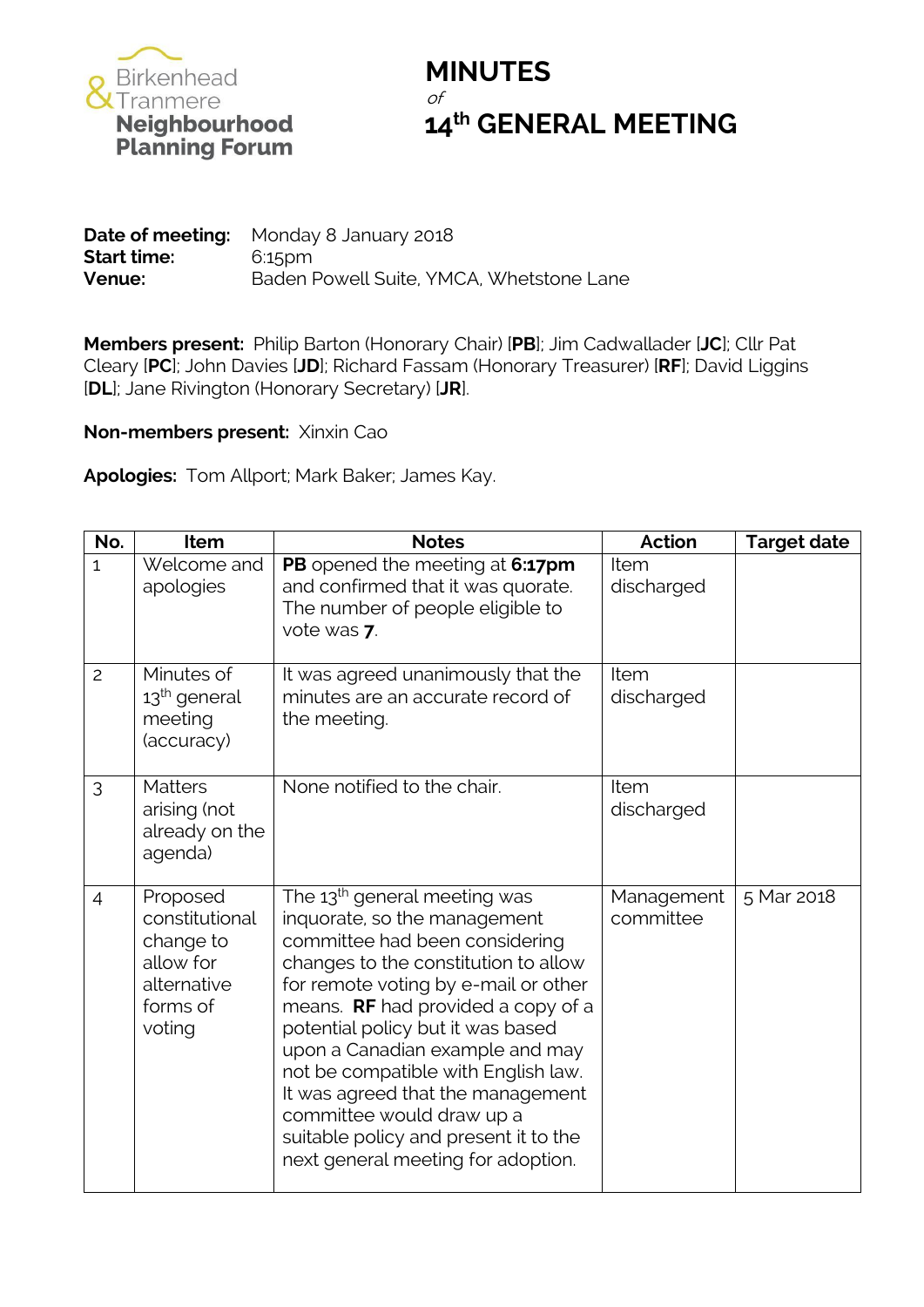| No. | Item                                                                                                                 | <b>Notes</b>                                                                                                                                                                                                                                                                                                                                                                                                                                                                                                                                                                                                                                                                                                                                                                                                                                                                                                                                             | <b>Action</b>           | <b>Target date</b> |
|-----|----------------------------------------------------------------------------------------------------------------------|----------------------------------------------------------------------------------------------------------------------------------------------------------------------------------------------------------------------------------------------------------------------------------------------------------------------------------------------------------------------------------------------------------------------------------------------------------------------------------------------------------------------------------------------------------------------------------------------------------------------------------------------------------------------------------------------------------------------------------------------------------------------------------------------------------------------------------------------------------------------------------------------------------------------------------------------------------|-------------------------|--------------------|
| 5   | Proposal to<br>establish a<br>community<br>benefit<br>society (CBS)<br>with<br>associated<br>community<br>land trust | An extraordinary general meeting<br>was held on 20 October 2017 to<br>grant the management committee<br>the necessary authority to set up a<br>CBS. Advice subsequently received<br>from Co-operatives UK, which has<br>been supporting the management<br>committee throughout this process,<br>was to convert the existing private<br>limited company, set up by PB in<br>2015, into a CBS. The management<br>committee decided to heed this<br>advice.<br>However, it must be understood<br>that the Forum would continue to<br>be governed by its constitution and<br>not by the CBS. This is because the<br><b>Neighbourhood Planning (General)</b><br>Regulations 2012 require our<br>constitution to be approved and<br>enforced by Wirral Council as part<br>of the conditions of our continued<br>designation. Also, the Forum's<br>designation lasts only five years<br>(expiring 5 November 2020). It is<br>therefore necessary for the CBS to | Management<br>committee | 31 Mar 2018        |
|     |                                                                                                                      | Forum. There is also the potential<br>for conflicts of interest to arise<br>between the CBS and the Forum.<br>For example, the Forum may decide<br>to allocate land for housing and the<br>CBS, as a community land trust, may<br>decide to build housing on that land.<br>If the same people are involved in<br>both allocating the land and building<br>the houses, then this would be a<br>conflict of interest that would need<br>to be declared.                                                                                                                                                                                                                                                                                                                                                                                                                                                                                                    |                         |                    |
|     |                                                                                                                      | <b>PB</b> went on to explain to members<br>that concerns have been raised by<br>Locality and The National<br>Community Land Trusts Network<br>with respect to the separation<br>between neighbourhood planning<br>and the provision of community-led                                                                                                                                                                                                                                                                                                                                                                                                                                                                                                                                                                                                                                                                                                     |                         |                    |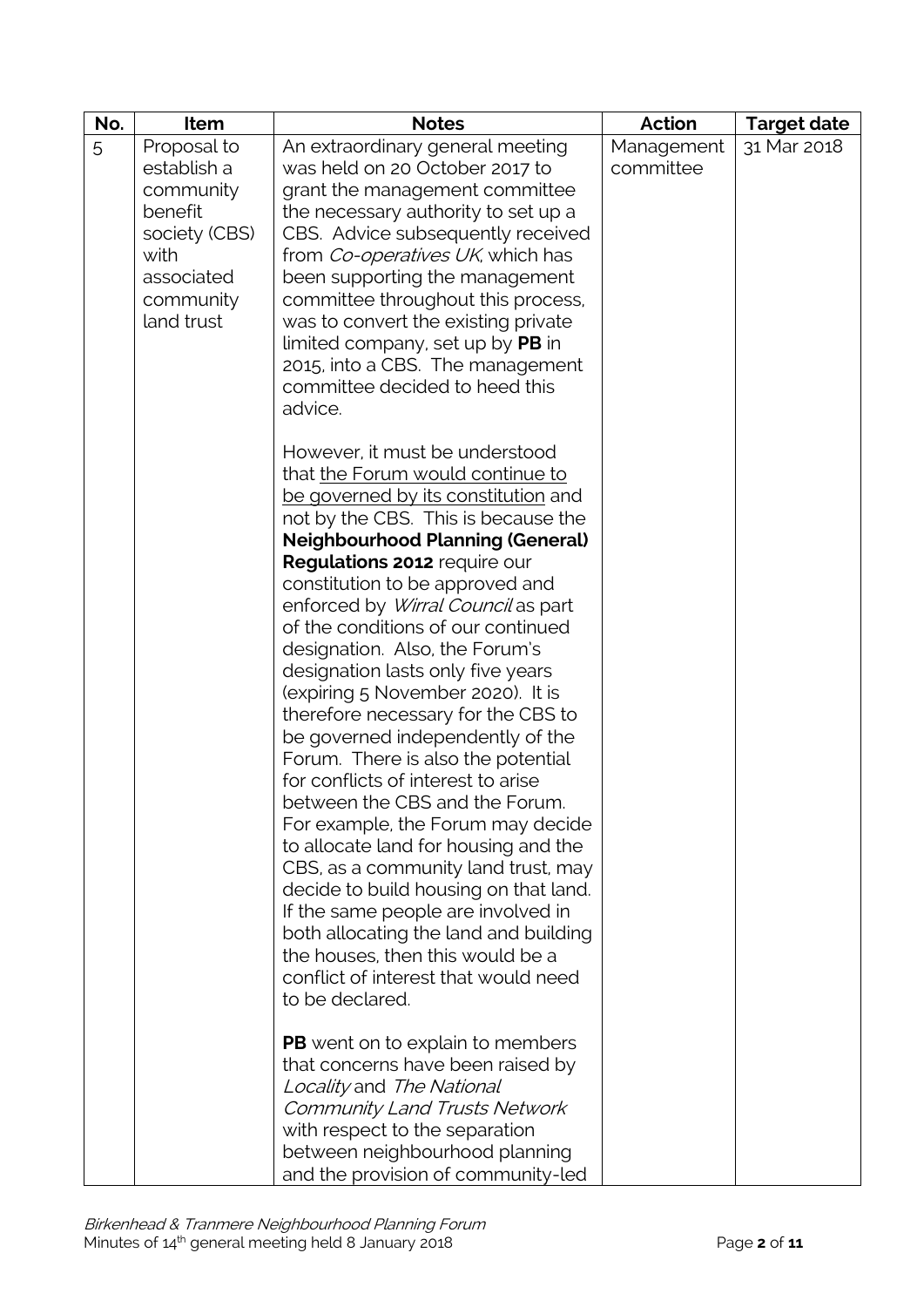| No. | Item                                                                | <b>Notes</b>                                                                                                                                                                                                                                                                                                                                                                                                                                                                                                                                                                                                                                                                                                                                                                 | <b>Action</b> | <b>Target date</b> |
|-----|---------------------------------------------------------------------|------------------------------------------------------------------------------------------------------------------------------------------------------------------------------------------------------------------------------------------------------------------------------------------------------------------------------------------------------------------------------------------------------------------------------------------------------------------------------------------------------------------------------------------------------------------------------------------------------------------------------------------------------------------------------------------------------------------------------------------------------------------------------|---------------|--------------------|
| 5   | Proposal to<br>establish a<br>community<br>benefit<br>society (CBS) | housing. Another concern relates to<br>whether neighbourhood planning is<br>"political activity" and falls outside<br>the scope of what is charitable.                                                                                                                                                                                                                                                                                                                                                                                                                                                                                                                                                                                                                       |               |                    |
|     | with<br>associated<br>community<br>land trust<br>[continued]        | However, neither of these<br>organisations has provided the<br>management committee with<br>details of legal advice that conflicts<br>with the advice already provided by<br>Co-operatives UK.                                                                                                                                                                                                                                                                                                                                                                                                                                                                                                                                                                               |               |                    |
|     |                                                                     | The objects of the CBS would need<br>to be wholly charitable, based upon<br>the definition found in <b>s.3</b> of the<br>Charities Act 2011 Furthermore.<br>the company conversion process<br>involves statutory checks made by<br>the Financial Conduct Authority and<br>Her Majesty's Revenue & Customs.<br>The management committee has<br>been working closely with these<br>regulators and Co-operatives UK to<br>ensure that adequate separation<br>between the CBS and the Forum<br>would exist. The objects of the CBS<br>would relate to "urban regeneration"<br>and "the advancement of citizenship<br>or community development", both<br>of which are charitable purposes,<br>according to <b>s.3(1)(e)</b> and <b>s.3(2)(c)(i)</b><br>of the Charities Act 2011. |               |                    |
|     |                                                                     | According to Government guidance.<br>there is no blanket ban on charities<br>becoming involved in political<br>activity, so long as that is not the<br>primary reason why the charity is<br>established. Consequently, even if<br>neighbourhood planning were to be<br>defined as political activity, it would<br>not mean that the Forum and the<br>CBS could not collaborate.                                                                                                                                                                                                                                                                                                                                                                                              |               |                    |
|     |                                                                     | <b>DL</b> encouraged the management<br>committee to continue with the<br>process because in his experience<br>conflicts of interest arise all the time                                                                                                                                                                                                                                                                                                                                                                                                                                                                                                                                                                                                                       |               |                    |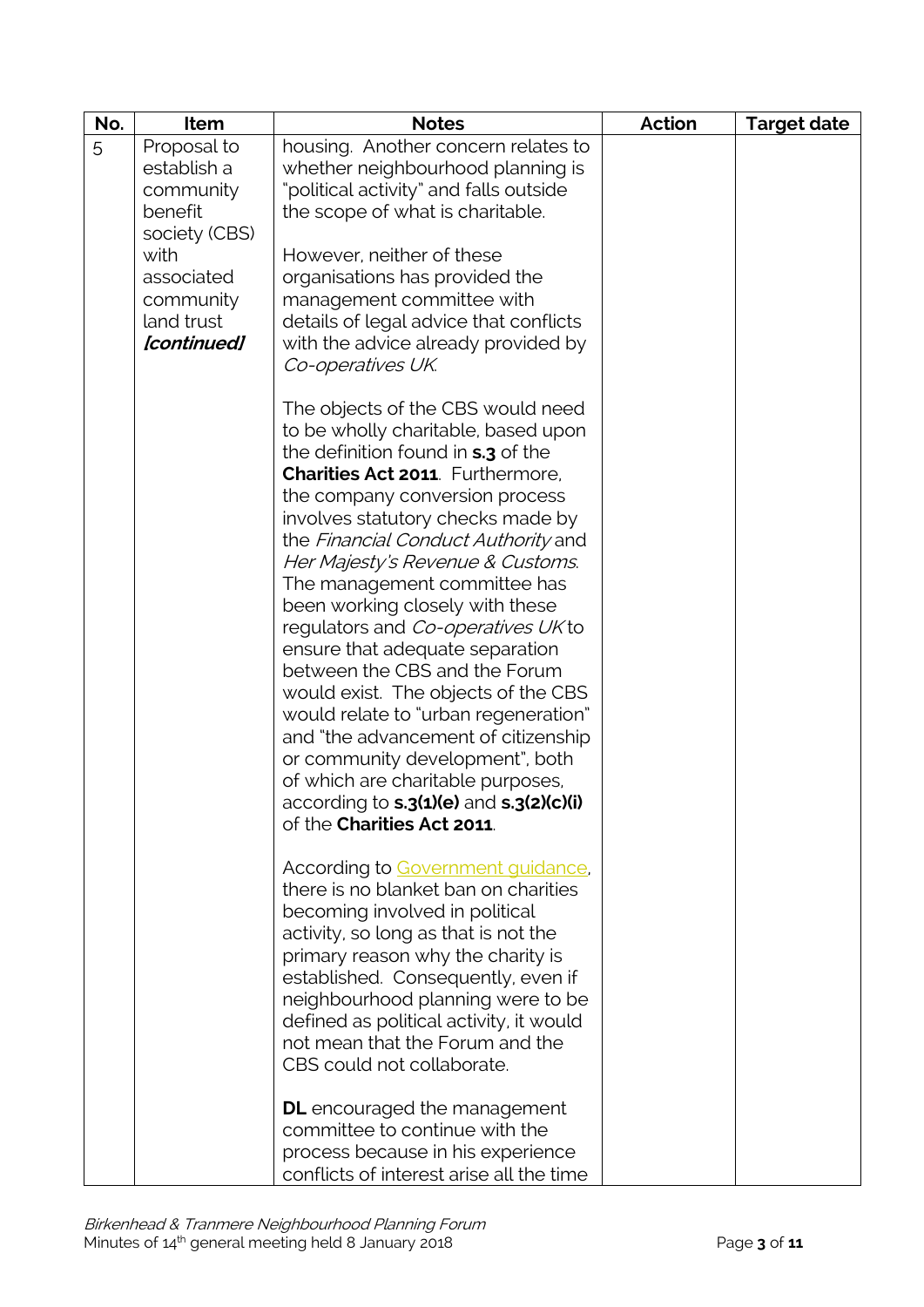| No. | Item                                                                | <b>Notes</b>                                                                                                                                                                                                                                                                                                                    | <b>Action</b>      | <b>Target date</b> |
|-----|---------------------------------------------------------------------|---------------------------------------------------------------------------------------------------------------------------------------------------------------------------------------------------------------------------------------------------------------------------------------------------------------------------------|--------------------|--------------------|
| 5   | Proposal to<br>establish a<br>community<br>benefit<br>society (CBS) | in all areas of business and the most<br>important thing is to have adequate<br>procedures in place to manage<br>them when they arise.                                                                                                                                                                                          |                    |                    |
|     | with<br>associated<br>community<br>land trust<br>[continued]        | <b>DL</b> went on to suggest that a<br>"conflicts of interest" item could be<br>added to the standard agenda to<br>remind members of the need to<br>declare any perceived or actual<br>conflicts of interest.                                                                                                                   |                    |                    |
|     |                                                                     | All other members present agreed<br>with DL. PB confirmed that the<br>management committee would<br>therefore continue the company<br>conversion process unless Locality<br>or The National Community Land<br>Trusts Network are able to point to a<br>legal reason not to follow the advice<br>received from Co-operatives UK. |                    |                    |
| 6   | Vacancy for<br>Honorary<br>Secretary                                | <b>PB</b> informed members that JR has<br>agreed to act as honorary secretary.<br><b>PB</b> thanked <b>JR</b> for her work thus far.                                                                                                                                                                                            | Item<br>discharged |                    |
| 7   | Membership<br>update                                                | <b>PB</b> stated that there had been a nett<br>increase in membership of one<br>since the last meeting.                                                                                                                                                                                                                         | Item<br>discharged |                    |
|     |                                                                     | The total number of members is 51                                                                                                                                                                                                                                                                                               |                    |                    |
|     |                                                                     | 32 hold an enhanced membership<br>and 19 hold a standard membership.                                                                                                                                                                                                                                                            |                    |                    |
| 8   | Financial<br>update                                                 | <b>RF</b> provided the following financial<br>summary:                                                                                                                                                                                                                                                                          | Item<br>discharged |                    |
|     |                                                                     | Balance as of 8 January 2018:<br>£2,745.27                                                                                                                                                                                                                                                                                      |                    |                    |
|     |                                                                     | There is cheque for £30.00<br>outstanding for room hire.                                                                                                                                                                                                                                                                        |                    |                    |
|     |                                                                     | Donations to the Forum may be<br>made by electronic bank transfer to:                                                                                                                                                                                                                                                           |                    |                    |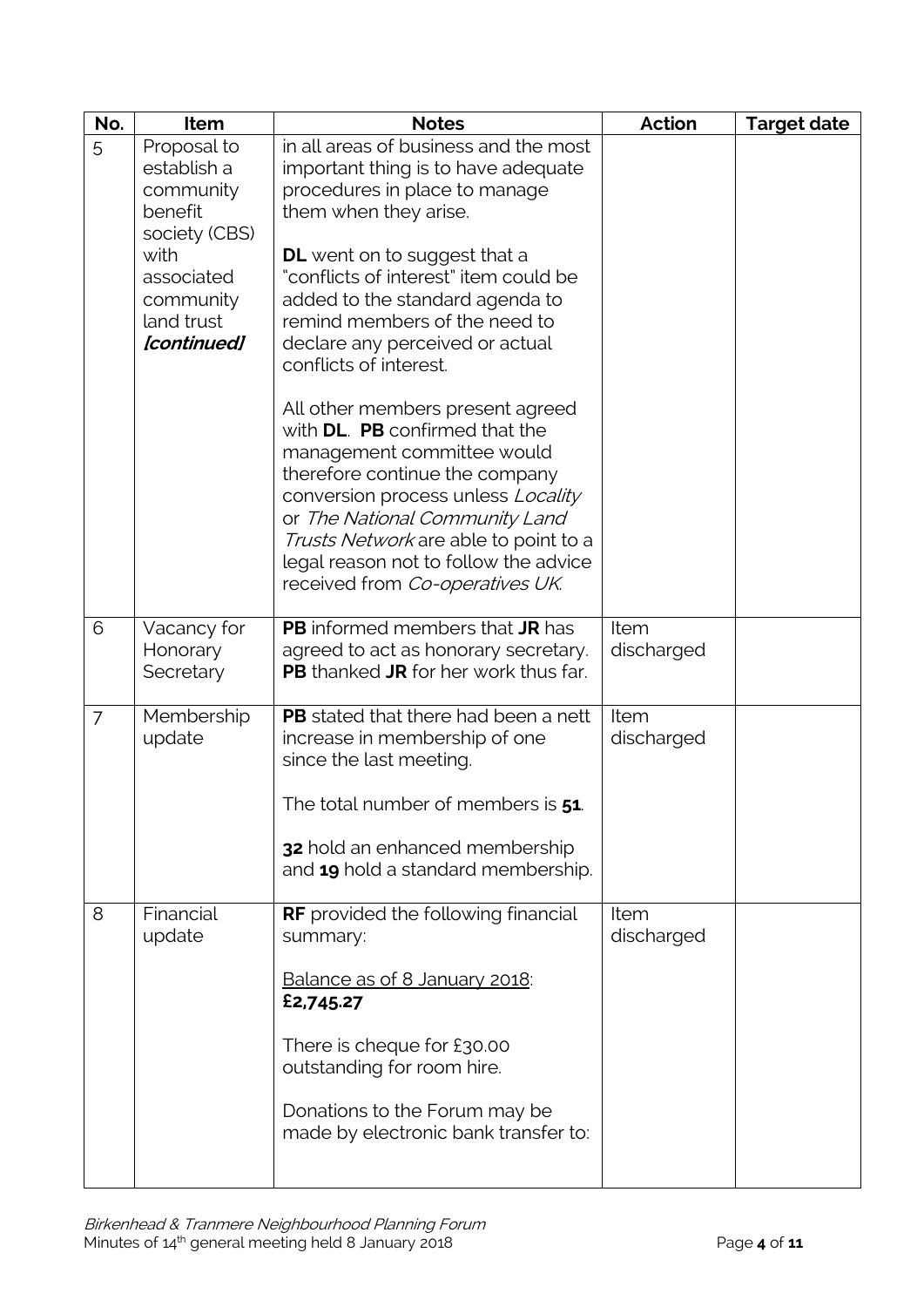| No. | <b>Item</b>                                                                  | <b>Notes</b>                                                                                                                                                                                                                                                                                                                                                                                                                                                                                                                                                                                                                                                                                                                                                                            | <b>Action</b> | <b>Target date</b> |
|-----|------------------------------------------------------------------------------|-----------------------------------------------------------------------------------------------------------------------------------------------------------------------------------------------------------------------------------------------------------------------------------------------------------------------------------------------------------------------------------------------------------------------------------------------------------------------------------------------------------------------------------------------------------------------------------------------------------------------------------------------------------------------------------------------------------------------------------------------------------------------------------------|---------------|--------------------|
| 8   | Financial                                                                    | <b>Name of Bank:</b><br><b>Yorkshire Bank</b>                                                                                                                                                                                                                                                                                                                                                                                                                                                                                                                                                                                                                                                                                                                                           |               |                    |
|     | update                                                                       |                                                                                                                                                                                                                                                                                                                                                                                                                                                                                                                                                                                                                                                                                                                                                                                         |               |                    |
|     |                                                                              | $05 - 02 - 45$                                                                                                                                                                                                                                                                                                                                                                                                                                                                                                                                                                                                                                                                                                                                                                          |               |                    |
|     |                                                                              |                                                                                                                                                                                                                                                                                                                                                                                                                                                                                                                                                                                                                                                                                                                                                                                         |               |                    |
| 9   | [continued]<br>History &<br>Heritage<br>Workgroup<br>update<br>(workgroup 1) | <b>Account number: 44233053</b><br><b>Sort Code:</b><br>6.1 Tranmere Tunnels Volunteers<br><b>Limited</b> (TTVL)<br><b>JC</b> and <b>DL</b> updated members. The<br>TTVL "ownership project" has<br>invested about 85 days of work in<br>trying to resolve the issue of<br>ownership of the tunnels. There<br>have been conflicting claims of<br>ownership. The following history of<br>ownership has been established:<br><b>c.1945</b> – ownership transferred from<br>the Ministry of Works to Birkenhead<br>Borough Council,<br><b>c.1956</b> – ownership transferred back<br>to the Government for use as a<br>nuclear bunker. At this time all<br>homeowners above the tunnels<br>were compensated (between<br>£50.00 and £200.00) for the loss of<br>their substrata rights, and | JC, DL        | Ongoing            |
|     |                                                                              | <b>March 1980</b> - ownership transferred<br>to Metropolitan Borough of Wirral.                                                                                                                                                                                                                                                                                                                                                                                                                                                                                                                                                                                                                                                                                                         |               |                    |
|     |                                                                              | TTVL has proof, in the form of a<br>legal conveyance, that the Council<br>does own the tunnels and therefore<br>does have the authority to issue the<br>necessary licenses to TTVL.                                                                                                                                                                                                                                                                                                                                                                                                                                                                                                                                                                                                     |               |                    |
|     |                                                                              | However, it appears that registration<br>of the tunnels with Her Majesty's<br>Land Registry (HMLR) was not<br>properly completed in 1980 and a<br>lawyer from the Justice Department<br>has provided TTVL with assistance<br>in persuading HMLR to issue<br>qualified title to Wirral Council.                                                                                                                                                                                                                                                                                                                                                                                                                                                                                          |               |                    |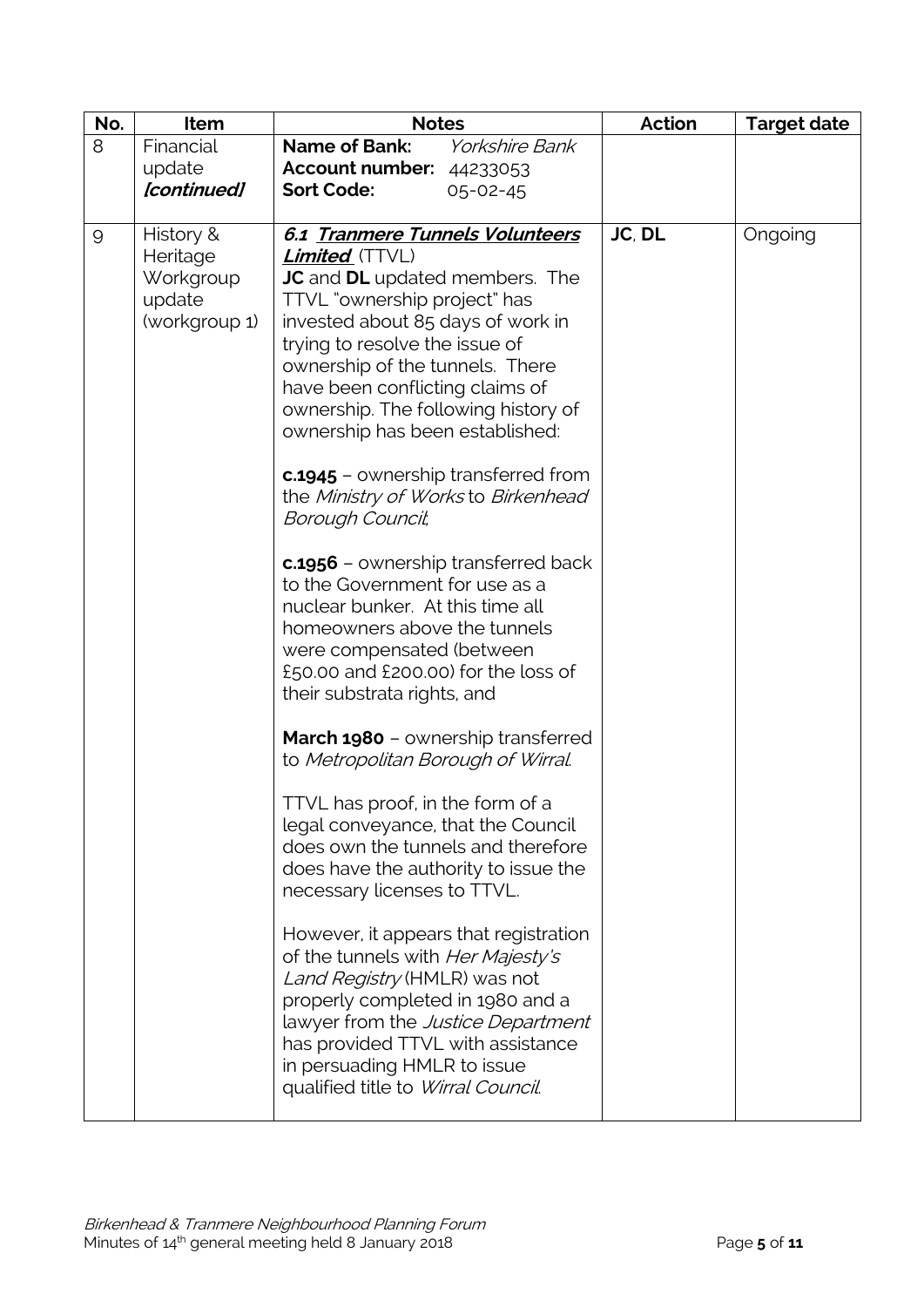| No. | Item          | <b>Notes</b>                              | Action    | <b>Target date</b> |
|-----|---------------|-------------------------------------------|-----------|--------------------|
| 10  | Planning      | <b>PB</b> informed members that           | Workgroup | Ongoing            |
|     | Applications  | workgroup 2 had considered four           | members   |                    |
|     | Workgroup     | new applications:                         |           |                    |
|     | update        |                                           |           |                    |
|     | (workgroup 2) | 7.1 APP/17/01101                          |           |                    |
|     |               | Change of use from dance studio           |           |                    |
|     |               | and flat to single dwelling.              |           |                    |
|     |               | 87 Holt Hill, Tranmere. CH41 9DH          |           |                    |
|     |               | The Forum OBJECTED to the                 |           |                    |
|     |               | proposal due to inadequate plans          |           |                    |
|     |               | giving rise to doubt about the            |           |                    |
|     |               | proposed occupancy.                       |           |                    |
|     |               |                                           |           |                    |
|     |               | Planning permission was GRANTED.          |           |                    |
|     |               | <u>7.2 APP/17/01142</u>                   |           |                    |
|     |               | Replacement of all windows and            |           |                    |
|     |               | external doors with white u-PVC.          |           |                    |
|     |               | Replace existing vertical tiling with     |           |                    |
|     |               | Hardie plank horizontal                   |           |                    |
|     |               | weatherboard. Fascia soffits boards       |           |                    |
|     |               | replaced with white u-PVC.                |           |                    |
|     |               | Rainwater goods/guttering                 |           |                    |
|     |               | replaced with black u-PVC.                |           |                    |
|     |               | <b>Vincent Naughton Court, Rodney</b>     |           |                    |
|     |               | <b>Street, Tranmere.</b>                  |           |                    |
|     |               | The Forum OBJECTED to the                 |           |                    |
|     |               | proposal because of the effect of         |           |                    |
|     |               | the proposal, in part, upon views into    |           |                    |
|     |               | and out of the Clifton Park               |           |                    |
|     |               | Conservation Area.                        |           |                    |
|     |               | The application was <b>WITHDRAWN</b> .    |           |                    |
|     |               | 7.3 APP/17/01233                          |           |                    |
|     |               | Conversion to 8 flats (retrospective)     |           |                    |
|     |               | 38 Elm Grove, Tranmere. CH42 oLA          |           |                    |
|     |               |                                           |           |                    |
|     |               | <b>PB</b> apologised because he forgot to |           |                    |
|     |               | write a letter of objection for this      |           |                    |
|     |               | case. Nevertheless, there was little      |           |                    |
|     |               | doubt that the application would be       |           |                    |
|     |               | refused.                                  |           |                    |
|     |               | Planning permission was REFUSED.          |           |                    |
|     |               |                                           |           |                    |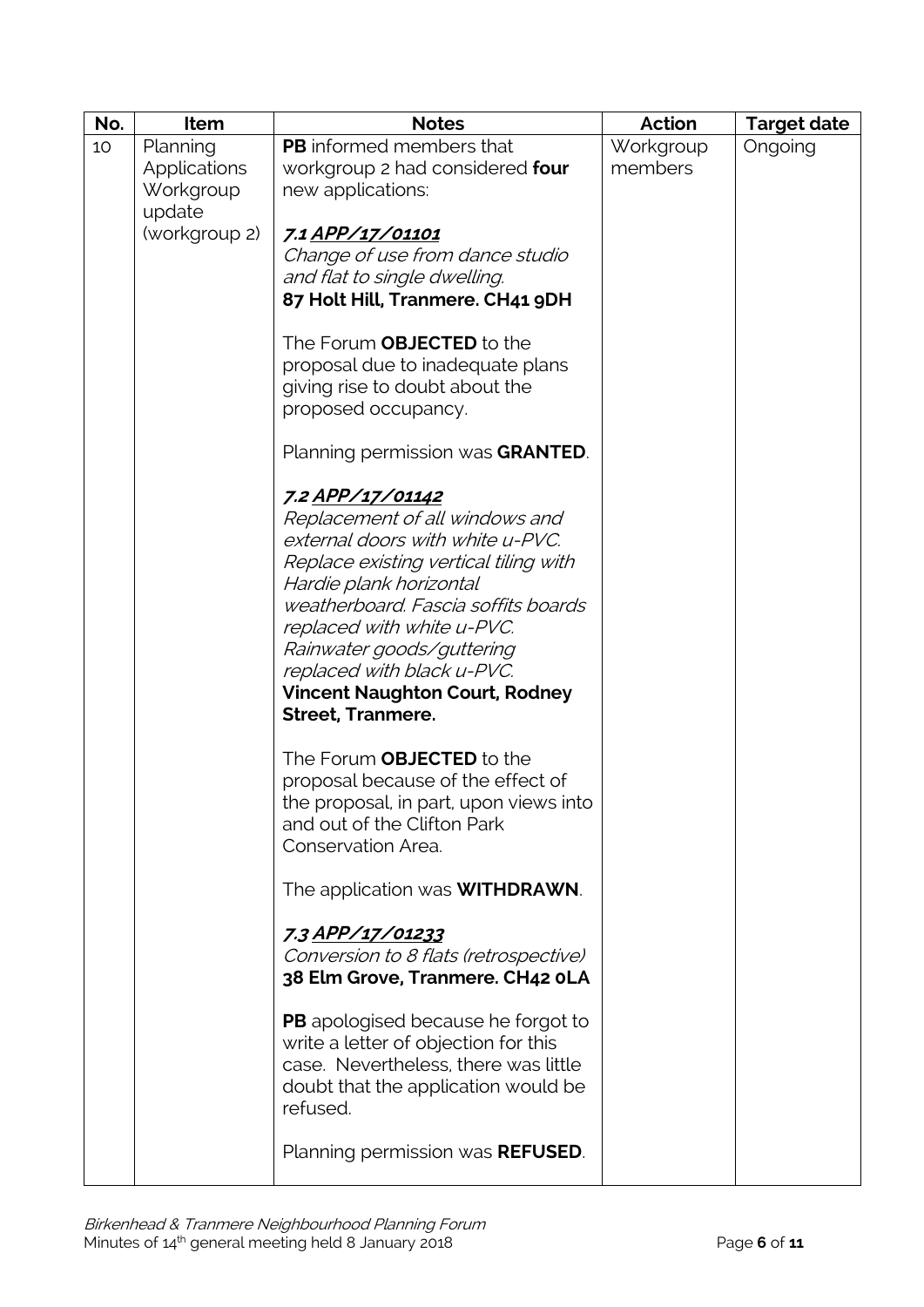| No. | <b>Item</b>         | <b>Notes</b>                             | <b>Action</b> | <b>Target date</b> |
|-----|---------------------|------------------------------------------|---------------|--------------------|
| 10  | Planning            | 7.4 LBC/17/01472                         |               |                    |
|     | <b>Applications</b> | Internal alterations to form new         |               |                    |
|     | Workgroup           | entrance hall and lobby, relocation      |               |                    |
|     | update              | of bar facility, and provision of        |               |                    |
|     | (workgroup 2)       | folding partition wall to allow for the  |               |                    |
|     | [continued]         | sub-division of the existing main        |               |                    |
|     |                     | dining room.                             |               |                    |
|     |                     | Masonic Temple, 27 Clifton Road,         |               |                    |
|     |                     | Tranmere. CH41 2SF.                      |               |                    |
|     |                     |                                          |               |                    |
|     |                     | The Forum <b>OBJECTED</b> to the         |               |                    |
|     |                     | proposal because the application         |               |                    |
|     |                     | would also involve external works to     |               |                    |
|     |                     | the main entrance and a new              |               |                    |
|     |                     | stairway from ground level to the        |               |                    |
|     |                     | basement at the front of the             |               |                    |
|     |                     | building. Inadequate details had         |               |                    |
|     |                     | been provided to assess whether          |               |                    |
|     |                     | they would be appropriate or not.        |               |                    |
|     |                     | <b>DECISION AWAITED.</b>                 |               |                    |
|     |                     | Decisions made since the last            |               |                    |
|     |                     | meeting are:                             |               |                    |
|     |                     |                                          |               |                    |
|     |                     | 7.5 APP/17/00897                         |               |                    |
|     |                     | Erection of 34 houses with               |               |                    |
|     |                     | associated landscaping and parking.      |               |                    |
|     |                     | <b>Church Road, Warrington Street,</b>   |               |                    |
|     |                     | <b>Thompson Street, Liversidge Road.</b> |               |                    |
|     |                     | The Forum <b>OBJECTED</b> to the         |               |                    |
|     |                     | proposal because of the proposed         |               |                    |
|     |                     | uncompensated loss of: 1) the car        |               |                    |
|     |                     | park at the end of Chesnut Grove         |               |                    |
|     |                     | and 2) a fire assembly point for the     |               |                    |
|     |                     | Tranmere Methodist Church sports         |               |                    |
|     |                     | hall in Liversidge Road, which would     |               |                    |
|     |                     | make the sports hall unsafe to use.      |               |                    |
|     |                     | The Church was not contacted to          |               |                    |
|     |                     | discuss this issue, despite the Forum    |               |                    |
|     |                     | receiving a promise in writing from a    |               |                    |
|     |                     | senior Council officer, David Ball       |               |                    |
|     |                     | [DB], to do so before determining        |               |                    |
|     |                     | the application.                         |               |                    |
|     |                     |                                          |               |                    |
|     |                     | Planning permission was GRANTED.         |               |                    |
|     |                     |                                          |               |                    |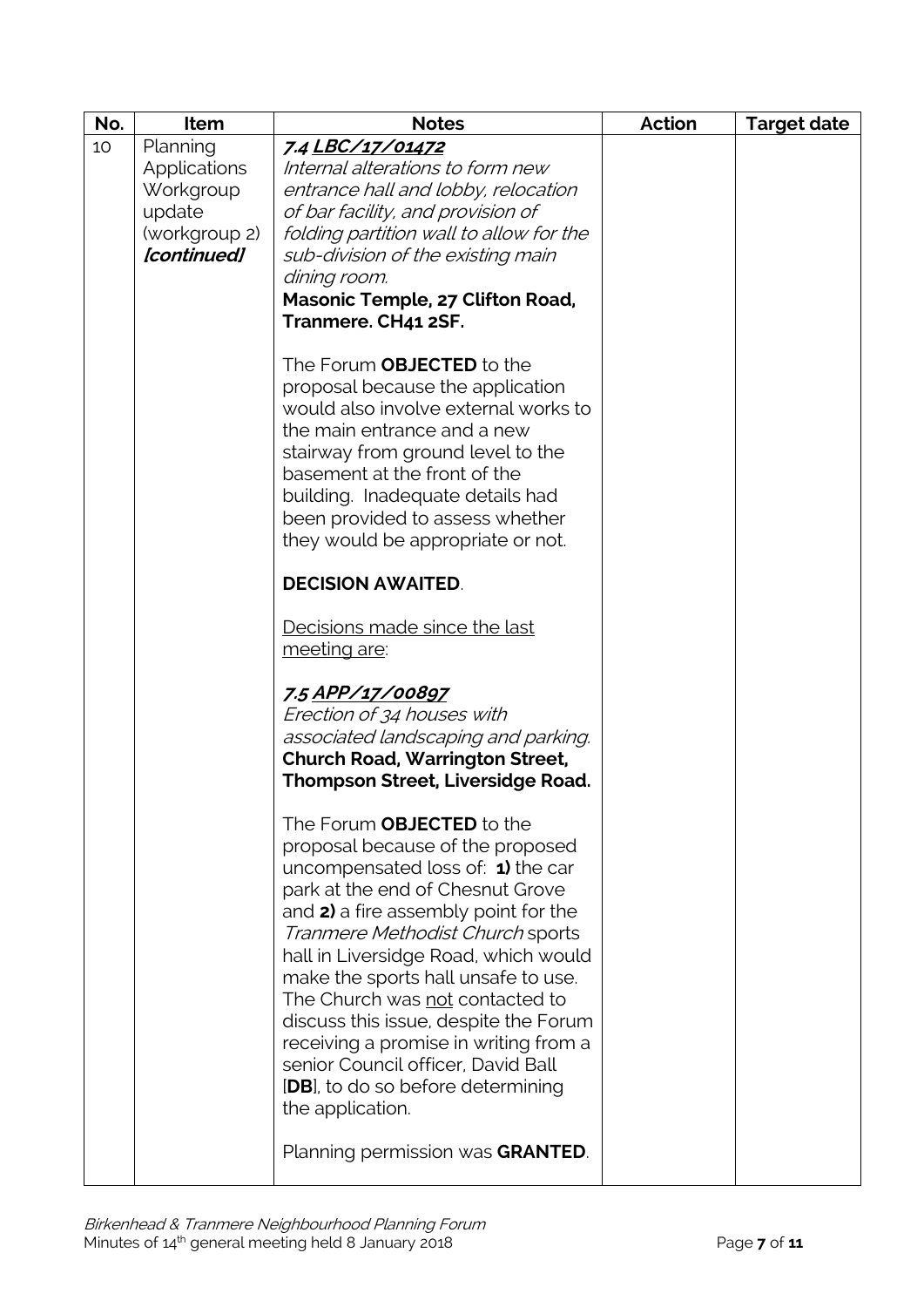| No. | Item                                                               | <b>Notes</b>                                                                                                                                                                                                                                                  | <b>Action</b>           | <b>Target date</b> |
|-----|--------------------------------------------------------------------|---------------------------------------------------------------------------------------------------------------------------------------------------------------------------------------------------------------------------------------------------------------|-------------------------|--------------------|
| 10  | Planning<br>Applications<br>Workgroup                              | 7.6 APP/17/00986<br>Conversion of dwelling into four<br>self-contained apartments.                                                                                                                                                                            |                         |                    |
|     | update                                                             | 50a The Woodlands. CH41 2SJ                                                                                                                                                                                                                                   |                         |                    |
|     | (workgroup 2)                                                      |                                                                                                                                                                                                                                                               |                         |                    |
|     | [continued]                                                        | The Forum <b>OBJECTED</b> to the<br>proposal.                                                                                                                                                                                                                 |                         |                    |
|     |                                                                    | Planning permission was <b>REFUSED</b> .                                                                                                                                                                                                                      |                         |                    |
|     |                                                                    | Older outstanding decisions are:                                                                                                                                                                                                                              |                         |                    |
|     |                                                                    | 7.7 APP/16/01476<br>Conversion of a former Presbyterian<br>church and attached church hall (D1)<br>into 11 no. residential apartments<br>(C3) and gymnasium.<br><b>Hillside Christian Fellowship</b><br>Church, 61 Willmer Road,<br><b>Tranmere. CH42 OJB</b> |                         |                    |
|     |                                                                    | The Forum OBJECTED to the<br>proposal.                                                                                                                                                                                                                        |                         |                    |
|     |                                                                    | A decision was due by <b>9 March</b><br><b>2017</b> . The application remains<br><b>UNDETERMINED.</b>                                                                                                                                                         |                         |                    |
|     |                                                                    | <b>PC</b> stated that he had not been<br>copied in to all of the workgroup's<br>responses. PB apologised and<br>undertook to do so consistently in<br>the future.                                                                                             | <b>PB</b>               | Ongoing            |
| 11  | Community<br><b>Issues</b><br>Workgroup<br>update<br>(workgroup 3) | The management committee<br>continues to direct the activity of<br>workgroup 3 but the intention is to<br>re-establish the workgroup once the<br>proposed CBS has been set up.                                                                                | Management<br>Committee | 31 Mar 2018        |
|     |                                                                    | 8.1 Community-led Housing Early<br><b>Stages Support Fund</b><br><b>RF</b> and <b>JR</b> will attend a conference<br>in Leeds on 25 January 2018 along<br>with representatives of other groups<br>that have set up a CBS to deliver<br>community-led housing. | RF; JR                  | 25 Jan 2018        |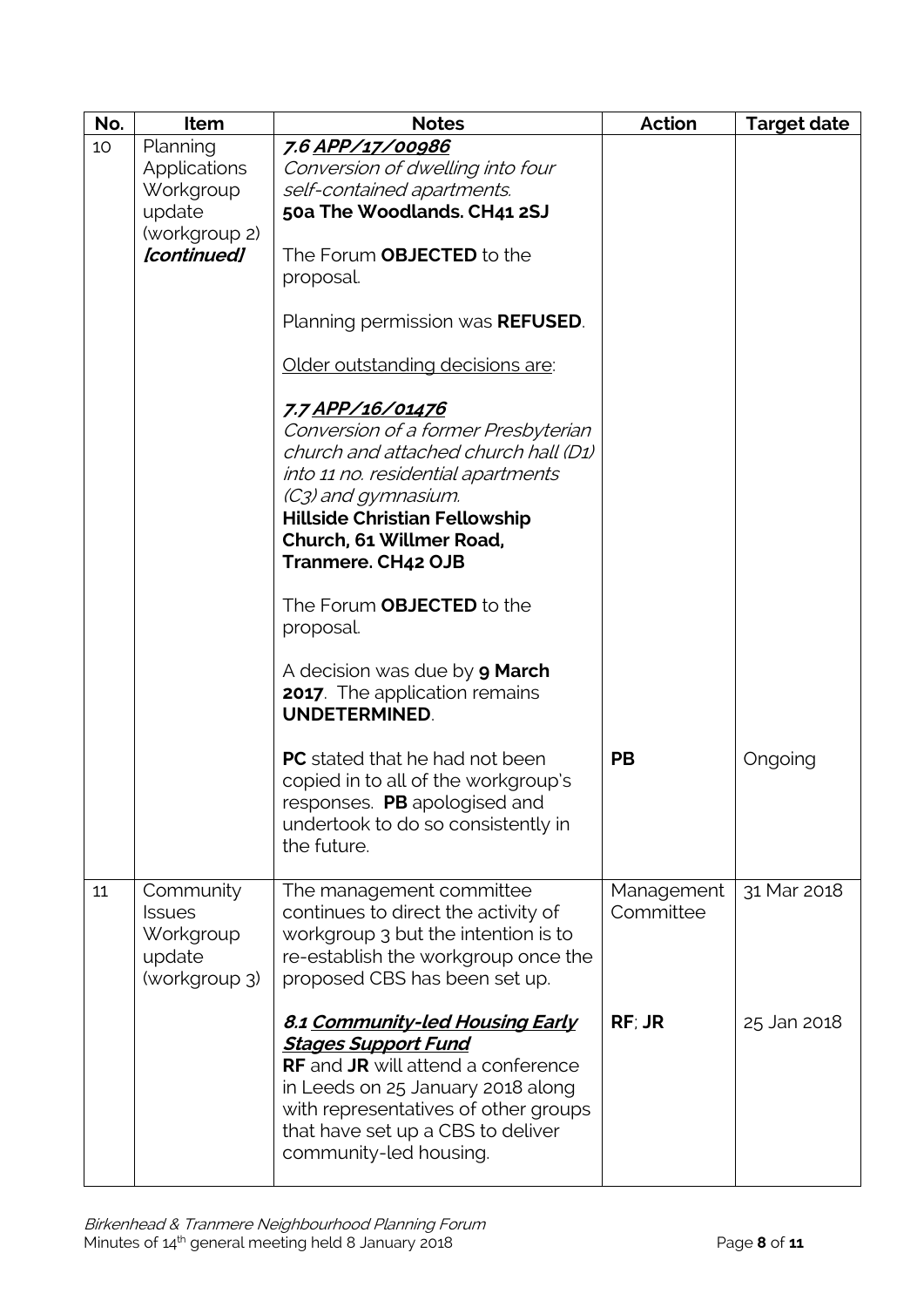| No. | Item          | <b>Notes</b>                                                       | <b>Action</b> | <b>Target date</b> |
|-----|---------------|--------------------------------------------------------------------|---------------|--------------------|
| 11  | Community     | 8.2 Retake The Lauries                                             | PB            | 15 Jan 2018        |
|     | <b>Issues</b> | <b>PB</b> reported that no response had                            |               |                    |
|     | Workgroup     | been received from the Council to                                  |               |                    |
|     | update        | the Forum's stage 2 complaint. The                                 |               |                    |
|     | (workgroup 3) | complaint was escalated to stage 3                                 |               |                    |
|     | [continued]   | but again no response had been                                     |               |                    |
|     |               | received. PB therefore wrote to the                                |               |                    |
|     |               | Local Government Ombudsman                                         |               |                    |
|     |               | (LGO) because the Council's internal                               |               |                    |
|     |               | complaints procedure had been<br>exhausted without the complaint   |               |                    |
|     |               | being investigated in full. However,                               |               |                    |
|     |               | the LGO refused to investigate,                                    |               |                    |
|     |               | giving the Council another 3 weeks                                 |               |                    |
|     |               | from 15 November 2017 within                                       |               |                    |
|     |               | which to investigate.                                              |               |                    |
|     |               |                                                                    |               |                    |
|     |               | This period has now expired, and                                   |               |                    |
|     |               | members encouraged PB to contact                                   |               |                    |
|     |               | the LGO again and ask it to                                        |               |                    |
|     |               | commence its own investigation.                                    |               |                    |
| 12  | Hamilton      | PB informed members that, at a                                     | PB; JC; RF    | Ongoing            |
|     | Square        | meeting held on 9 November 2017                                    |               |                    |
|     | Conservation  | at Birkenhead Town Hall, Councillor                                |               |                    |
|     | Area          | Phil Davies [PD] (who is a Forum                                   |               |                    |
|     |               | member) announced that about                                       |               |                    |
|     |               | £50,000.00 has been found to                                       |               |                    |
|     |               | produce a management plan for                                      |               |                    |
|     |               | Hamilton Square Conservation Area.                                 |               |                    |
|     |               | This is made up of £20,000,00 from<br>the Birkenhead Business      |               |                    |
|     |               | Improvement District (BBID), to be                                 |               |                    |
|     |               | matched by the Council. The                                        |               |                    |
|     |               | remaining £10,000.00 would come                                    |               |                    |
|     |               | from other sources, including                                      |               |                    |
|     |               | Conservation Areas Wirral (CAW).                                   |               |                    |
|     |               |                                                                    |               |                    |
|     |               | <b>PD</b> also announced that the                                  |               |                    |
|     |               | Hamilton Square Conservation Area                                  |               |                    |
|     |               | Advisory Committee (HSCAAC)<br>(chaired by PB) would "oversee" the |               |                    |
|     |               | production of the management plan.                                 |               |                    |
|     |               | However, this may have been                                        |               |                    |
|     |               | something of an overstatement                                      |               |                    |
|     |               | because in fact it will be overseen                                |               |                    |
|     |               | by a working group, on which the                                   |               |                    |
|     |               |                                                                    |               |                    |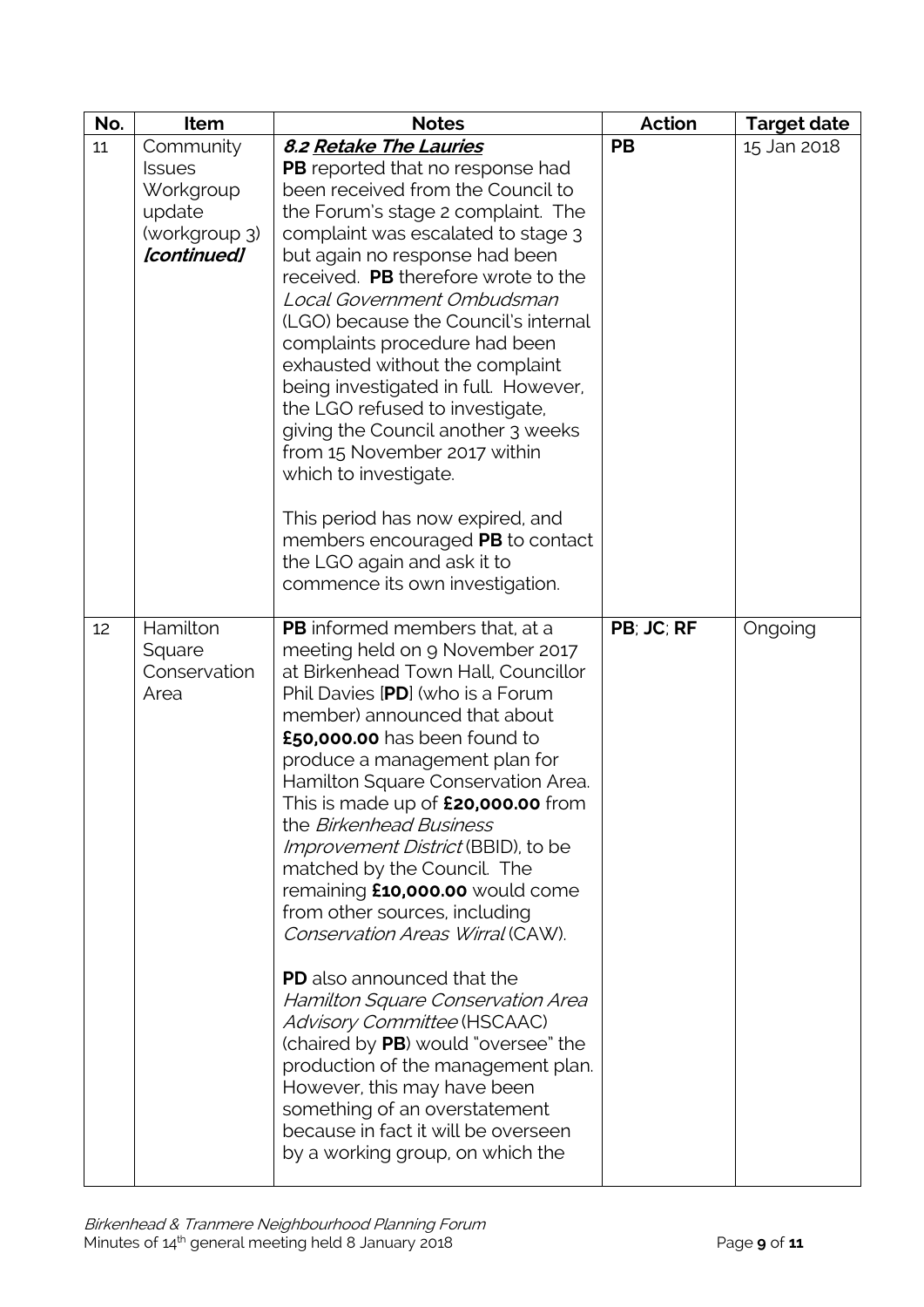| No. | <b>Item</b>                        | <b>Notes</b>                                                                                                                                                                                                                                                                                                                                                                                                                                                                                                                                                                                                                                                                                                                                                                                                                                                                                                                                                                                                                                                                                                                                                                                                    | <b>Action</b> | <b>Target date</b> |
|-----|------------------------------------|-----------------------------------------------------------------------------------------------------------------------------------------------------------------------------------------------------------------------------------------------------------------------------------------------------------------------------------------------------------------------------------------------------------------------------------------------------------------------------------------------------------------------------------------------------------------------------------------------------------------------------------------------------------------------------------------------------------------------------------------------------------------------------------------------------------------------------------------------------------------------------------------------------------------------------------------------------------------------------------------------------------------------------------------------------------------------------------------------------------------------------------------------------------------------------------------------------------------|---------------|--------------------|
| 12  | Hamilton<br>Square<br>Conservation | Council, BBID, CAW and HSCAAC<br>would sit.                                                                                                                                                                                                                                                                                                                                                                                                                                                                                                                                                                                                                                                                                                                                                                                                                                                                                                                                                                                                                                                                                                                                                                     |               |                    |
|     | Area<br>[continued]                | According to <b>DB</b> , the first meeting of<br>this working group will be convened<br>before the end of January 2018 to<br>discuss and agree a brief for the<br>tendering process.                                                                                                                                                                                                                                                                                                                                                                                                                                                                                                                                                                                                                                                                                                                                                                                                                                                                                                                                                                                                                            | <b>PB</b>     | Ongoing            |
| 13  | Any other<br>business              | 13.1 Selective Landlord Licensing<br><b>PB</b> had been provided with details<br>of dates for consultation events<br>relating to the extension of the<br>Council's private landlord licensing<br>scheme to three additional areas.<br>defined as: Birkenhead West,<br><b>Birkenhead Central and Hamilton</b><br>Square. The Birkenhead Central<br>area includes a major part of the<br>Clifton Park Conservation Area.<br>which is within the Forum's<br>designated area. Details of the<br>events for Birkenhead are:<br>16 January 2018, 4pm-7pm -<br><b>Charing Cross Methodist Church</b><br>(Birkenhead West)<br>17 January 2018, 4pm-7pm -<br><b>Birkenhead Town Hall</b><br>(Hamilton Square)<br>25 January 2018, 4pm-7pm -<br>YMCA, Whetstone Lane<br>(Birkenhead Central)<br>Members are encouraged to attend<br>and to contribute their views.<br>13.2 Re-use of redundant railways<br><b>JC</b> explained his passion for bringing<br>steam trains back to Wirral and to<br>restore redundant railway lines to<br>economic use. PB stated that he<br>has been promoting the re-use of<br>the Rock Ferry south to Bidston<br>Dock freight line for about 20 years,<br>with his BURP (Birkenhead Urban | All members   | 15 Jan 2018        |